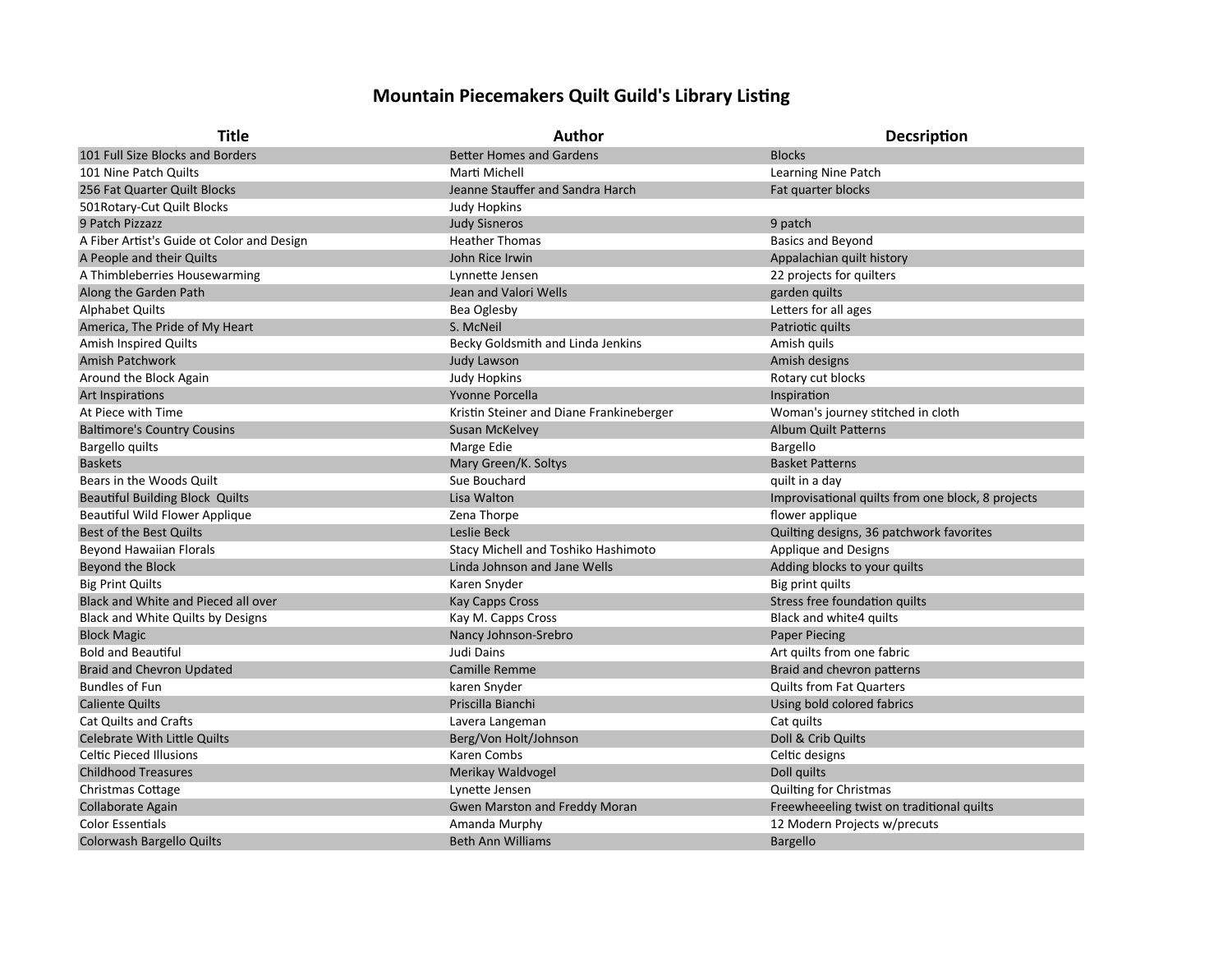| <b>Complete Guide to Quilting</b>                | <b>Better Homes and Gardens</b>   | Instruction                             |
|--------------------------------------------------|-----------------------------------|-----------------------------------------|
| <b>Connecting Up</b>                             | Mary Allen Hopkins                | connecting up and shaping corners       |
| Corners in the Cabin                             | <b>Paulette Peters</b>            | log cabin                               |
| <b>Country Comforts</b>                          | Cheryl Wall                       | casual quilts                           |
| <b>Country Quilting</b>                          | Jenny Fox-Proverbs                | Create Quilts with Prairie Charm        |
| Country Quilts in a Day                          | Fran Roen                         | <b>Srrtip Quilting/Speed Techniques</b> |
| <b>Courthouse Steps Quilts</b>                   | Judy Knoechel                     | courthouse steps quilts                 |
| <b>Covergence Quilts</b>                         | <b>Ricky Tims</b>                 | convergence quilts                      |
| Crazy but Pieceable                              | Hollie A. Milne                   | paper piecing                           |
| <b>Crazy Modern Quilts</b>                       | Kim Schaefer                      | 25 easy pieced projects                 |
| Crazy Quilted Heilooms and Gifts                 | J. Marsha Michler                 | crazy quilting                          |
| Create Your Own Free-Form Quilt                  | Rayna Gillman                     | Journey to Original Design              |
| Creating Quilts with Simple Shapes               | Ann Castleberry and Mischele Hart | Creating simple shapes                  |
| Creative Ideas for Color and Fabric              | Rodale quilt book                 | Ideas                                   |
| <b>Cutting Curves from Straight Pieces</b>       | Debbie Bowles                     | curves from straight                    |
| <b>Dating Fabrics</b>                            | Eileen Trestain                   | <b>Color Guide 1800-1960</b>            |
| <b>Dream Sewing Spaces</b>                       | Lynette Ranney Black              | Organizing sewing space                 |
| Easy Art Quilts                                  | <b>Christiane Meunier</b>         | Designs based on tradition              |
| <b>Elegant Stitches</b>                          | Judith Baker Montano              | stitches for crazy quilts               |
| Encyclopedia of 63 Quilts Patterns/Des.          | FC & Q Crafts Publish             | Secrets of Top Quilters                 |
| <b>Essential Guide to Modern Quiltmaking</b>     | Susanne Woods                     | Color to quilting - 10 workshops        |
| <b>Every Last Piece</b>                          | Lynn Harris                       | 12 Designs Using Scraps                 |
| <b>Exploring Embellishments</b>                  | Rose Hughes                       | artful quilts and fast piece applique   |
| <b>Fabled Flowers</b>                            | Kumiko Sudo                       | Japanese quilts                         |
| <b>Fabric Dyeing for Beginners</b>               | Vimala McClure                    | Dyeing                                  |
| Fabric Landscapes by Machine                     | Linda Crone                       | Decorative stitching for quilted scenes |
| <b>Fan Quilt Favoriates</b>                      | Oxmore House                      | Fan quilts                              |
| <b>Floral Inspirations</b>                       | Debbie Mumm                       | floral quilts                           |
| <b>Folk-Art Quilts</b>                           | <b>Gwen Marston</b>               | 20 projects to piece & applique         |
| <b>Free Spirit</b>                               | Gerry Kimmel and Linda Brannock   | Patterns with Felted wool               |
| Friends Forever Quilting Together                | Nancy Smith and Linda Milligan    | quilt patterns                          |
| <b>Friendship Tiranges</b>                       | Edyta Sitar                       | Triangles quilting projects             |
| Fun with Miniature Log Cabin Blocis              | Donna McConnell                   | 20 charming quilts                      |
| <b>Get Creative</b>                              | <b>M'Liss Rae Hawley</b>          | Guide to color and design               |
| Glorious Patchwork                               | Kaffe Fassett                     | colorful designs                        |
| Great Patchwork: Working with Triangles          | <b>Better Homes and Gardens</b>   | quilting with triangles                 |
| Happy Endings, Finishing the Edges of Your Quilt | Mimi Dietrich                     | Finishing edges                         |
| How to Make and Amich Quilt                      | Rachel and Kenneth Pellman        | 80 patterns                             |
| <b>Infinite Stars</b>                            | Gayle Bong                        | Star quilts                             |
| Japanese Inspirations                            | Janet Haigh                       | 18 projects                             |
| Jelly Roll Dreams                                | Pam and Nicky Lintott             | 12 designs for jelly roll quilts        |
| Jelly Roll Quilts                                | Pam & Nicky Lintott               | Making Most of Latest Quilt Rolls       |
| Jelly Roll Sampler Quilts                        | Pam and Nicky Lintott             | 10 sampler quilts and 50 blocks         |
| Kids Quilt Together                              | Kathy Emmel                       | ABC's of Group Quilts                   |
| Landscape Quilts                                 | Nancy Zieman and Natalia ewell    | fabric painting                         |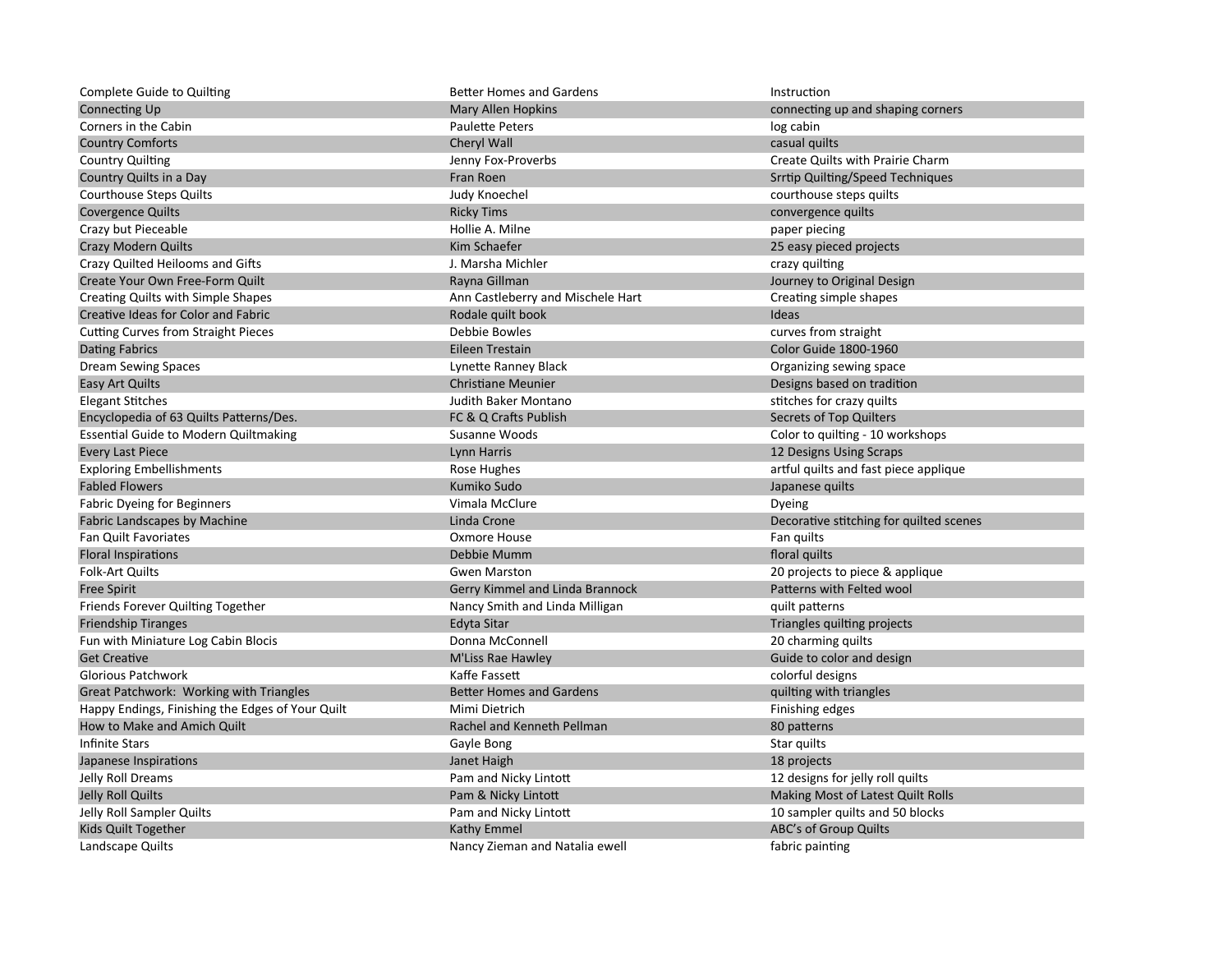| Lap Quilts                               | Georgia Bonesteel                 | lap quilts                                           |
|------------------------------------------|-----------------------------------|------------------------------------------------------|
| Laps from 11 Fats                        | Ellen Replogle                    | <b>Fat Quarter Patterns</b>                          |
| Layer Cake, Jelly Roll and Charm Quilts  | Pam and Nicky Lintott             | 17 projects                                          |
| Liberated Quiltmaking II                 | <b>Gwen Marston</b>               | liberated quilting                                   |
| Log Cabin                                | Laura nownes                      | log cabin                                            |
| Log Cabin Notebook                       | Mary Ellen Hopkins                | log cabin                                            |
| Log Cabin with a Twist                   | Barbara T. Kaempfer               | log cabin                                            |
| Lovers Knot Quilt                        | <b>Eleanor Burns</b>              | strip piecings                                       |
| <b>Machine Quilting</b>                  | <b>Alex Anderson</b>              | 7 exercises projects and full size quilting patterns |
| Magic Stack and Whack Quilts             | <b>Bethany Reynolds</b>           | stack and whack quilts                               |
| Magical Four Patch and Nine Patch Quilts | Yvonne Porcella                   | 4 and 9 patch                                        |
| Make + Love Quilts                       | Mary K. Fons                      | scrap quilts                                         |
| Make Room for Christmas Quilts           | Nancy Martin                      | <b>Quilts &amp; Decorating Ideas</b>                 |
| Making & Displaying Quilts               | Sarah Hoggett                     | <b>Country Living Magazine Quilts</b>                |
| <b>Maverick Quilts</b>                   | Alethea Ballard                   | Using large scale prings and novelty fabric          |
| <b>Medallion Quilts</b>                  | Cindy Vermillion Hamilton         | Inspirationa and patterns                            |
| <b>Modern Patchwork Home</b>             | Vivika H. Denegre                 |                                                      |
| More Lap Quilting                        | Georgia Bonesteel                 | lap quilting                                         |
| More Lap Quilting                        | Georgia Bonesteel                 | Machine Piecing + Appliques                          |
| More Nickel Quilts                       | Pat Speth                         | 20 designs from 5 inch square                        |
| <b>More Quilts for Babies</b>            | Ursula Reikes                     | <b>Baby Quilts</b>                                   |
| Necktie Quilts Reinvented                | Christine Copenhaver              | 16 traditional projects                              |
| <b>Needles and Notions</b>               | Jaynette Huff                     | paper pieced patterns with sewing room theme         |
| New Cuts for New Quilts                  | Karla Anexander                   | More ways to stack the deck                          |
| New Ideas for Lap Quilting               | Georgia Bonesteel                 | Lap Quilting                                         |
| New Sampler Quilt                        | Diana Leone                       | 36 Blocks                                            |
| <b>Nickel Quilts</b>                     | Pat Speth and Charlene Thode      | designs from 5 inch strips                           |
| No Scrap Left Behind                     | Amanda Jean Nyberg                | 16 Quilt Projects Celebrating Scraps                 |
| No Sewing Until You Quilt IT             | <b>Ann Holmes</b>                 | Instructions with CD                                 |
| One Stitch Quilting - the Basics         | Donna Dewberry and Cinty Casciato | 20 projects, basics                                  |
| One Stitch Quilting - the Basics         | Jaynette Huff                     | 13 quilts from stash                                 |
| Organic Applique                         | Kathy Doughty                     |                                                      |
| Oxymorons                                | Renegades                         | <b>Absurdly Logical Quilts</b>                       |
| Paint a Quilt Patterns                   | <b>Marie Montieth Sturmer</b>     | stencils and patterns                                |
| Painting With Fabric                     | Jeanine Malaney                   |                                                      |
| <b>Paper Piecing Patterns</b>            | <b>Bonnie Browning</b>            | paper piecing patterns                               |
| <b>Paper Piecing Perfect Points</b>      | Debbie Kratovil                   | 13 quilt patterns                                    |
| Paper Piecing picnic                     | <b>Quilters Newsletter</b>        | fun filled projects                                  |
| <b>Paradise Stitched</b>                 | Sylvia Pippen                     | sashiko and applique quilts                          |
| <b>Patchwork for Patriots</b>            | Linda Causee                      | 24 patterns for foundation pieced blocks             |
| <b>Patchwork Minus Mathwork</b>          | House of White Birches            | Planning and buying fabric                           |
| Patchwork Potpourri                      | <b>Eleanor Burns</b>              | Ideas, tips and patterns                             |
| Patchwork Santa                          | Lou Ann Stout                     | quilt in a day Santa                                 |
| Pattern Play                             | Doreen Speckmann                  | creating your own quilts                             |
| <b>Perfect Piecing</b>                   | Rodale quilt book                 | Instruction                                          |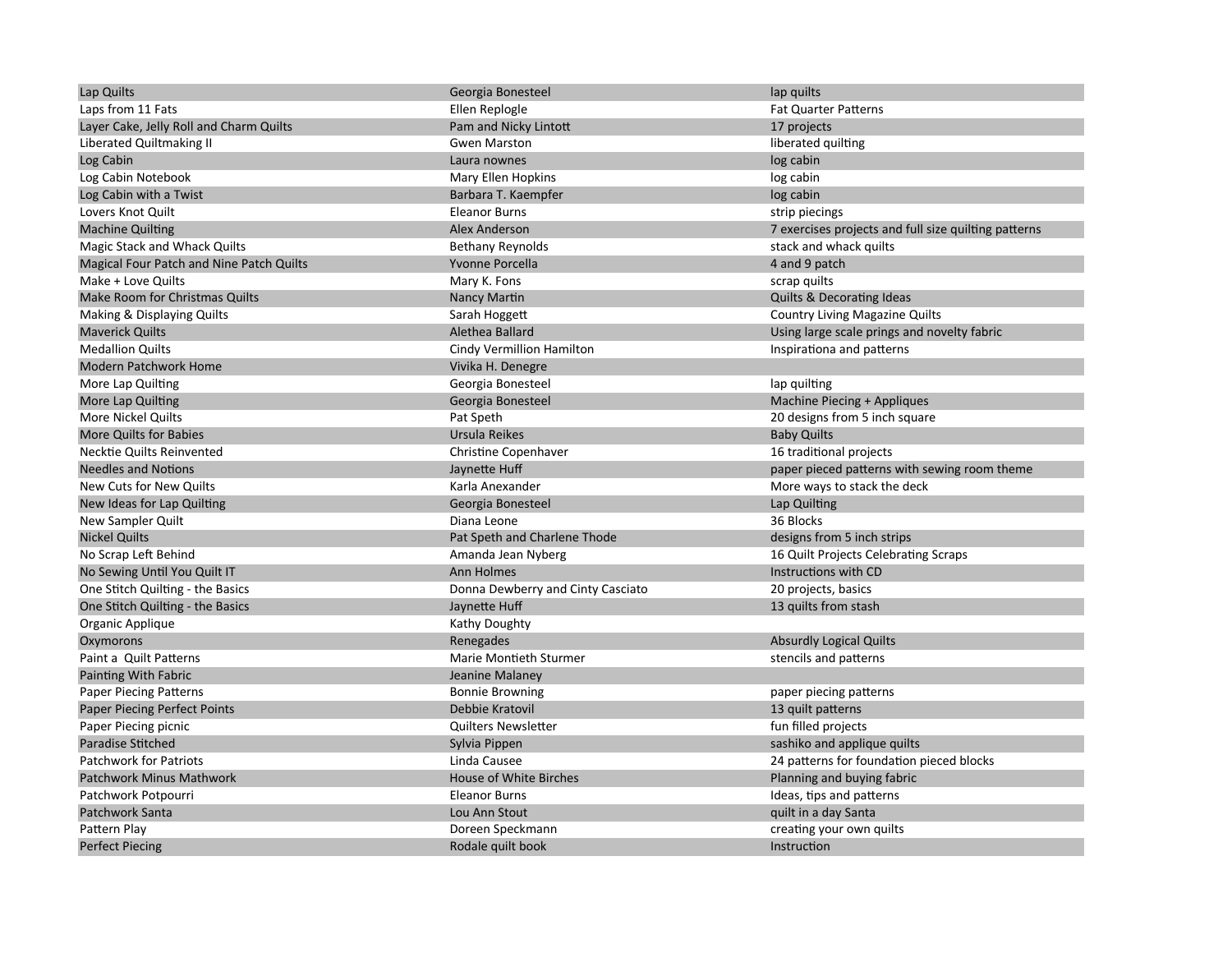| Picking Up the Pieces                           | Piecemakers                        | 18 Projects                                       |
|-------------------------------------------------|------------------------------------|---------------------------------------------------|
| <b>Picture Piecing</b>                          | Cynthia England                    | <b>Pictoial Quilts</b>                            |
| <b>Picture Play Quilts</b>                      | Ami Simms                          | 10 plastic templates                              |
| Piec-lique                                      | <b>Sharon Schamber</b>             | Curves the New Way                                |
| Piece in the Hoop                               | Larisa Bland                       | 20 Quilt + 40 Embroidery Projects                 |
| <b>Pieced Borders</b>                           | Judy martin and Marsha McCloskyy   | Patterns and techniques for finishing quilts      |
| Pieced Curves So Simple                         | Dale Fleming                       | 6 minute circle and timesaving techniques         |
| <b>Pieceful Scenes</b>                          | Angela Madden                      | Perspective for Patchwork                         |
| Piecing with Pixels                             | Sandra Hart and Gudny Campbell     | quilts from your own images                       |
| <b>Pillow and Quilts</b>                        | Jo Colwill                         | quilting projects for home                        |
| Playful Quilts for Kids                         | Carolyn Vosburg Hall               | quilts for kids                                   |
| <b>Power Cutting Two</b>                        | Debbie Caffrey                     | cutting                                           |
| <b>Precut Quilts</b>                            | M'Liss Rae Hawley                  | Desings from precuts                              |
| <b>Pretty Patchwork</b>                         | Leslie Linsley                     | 26 Patchwork Designs                              |
| <b>Prize Country Quilts</b>                     | Mary Elizabeth Johnson             | Designs * Patterns * Projects                     |
| PS I Love You Baby collection                   | Lynda Milligan and Nancy Smith     | <b>Baby Designs</b>                               |
| <b>Puzzle Quilts</b>                            | Paula Nedelstern                   | simple blocks complex fabrics                     |
| Quick 'n Easy Sewing Machine Quilts             | <b>Rita Weiss</b>                  | <b>Templates for 9 Quilts</b>                     |
| Quick & Easy Quilting                           | Jodie Davis/ Schiffer              | <b>Foundation Piecing Library</b>                 |
| <b>Quick and Easy Machine Quilts</b>            | <b>Gloria Nicol</b>                | Heirlooms for the Home                            |
| Quick and Easy Projects for the Weekend Quilter | Rosemary Wilkinson                 | 20 designs for every home                         |
| <b>Quick Country Christmas Quilts</b>           | Debbie Mumm                        | 15 Gifts to Make in a Weekend                     |
| <b>Quick Country Quilting</b>                   | Debbie Mumm                        | 80 Projects                                       |
| <b>Quick Cozy Flannel Quilts</b>                | Leisure Arts                       | Flannel patterns                                  |
| <b>Quick Trip Quilts</b>                        | <b>Eleanor Burns</b>               | Quilt in a day quick trips                        |
| <b>Quick Watercolor Quilts</b>                  | Dian Pappas                        | Fuse, fold and stitch                             |
| <b>Quilt Finishes</b>                           | Darlene Zimmerman                  | Perfect & Fun Edges                               |
| <b>Quilt Lover's Favorites</b>                  | Ameridan Patchwork and Quilting    | quilt patterns                                    |
| <b>Quilt Patch</b>                              | Leslie Anne Pfeifer                | American Quilt Shop Series                        |
| <b>Quilt Savy</b>                               | nancy Prince                       | thread painting                                   |
| Quilt with Confidence                           | Nancy Zieman                       | tutorial                                          |
| <b>Quilt with the Best</b>                      | <b>Oxmore House</b>                | 8 of America/s teachers                           |
| <b>Quilted Coasters</b>                         | Sue Harvey                         | 48 Coaster Designs                                |
| Quilted Forest Décor                            | <b>Terri Kralik</b>                | Wall hangings, place mats, table runners, pillows |
| <b>Quilted Havens</b>                           | Susan Purney-Mark and Daphne Greig | city house, country homes                         |
| <b>Quilter's Catalog</b>                        | Meg Cox                            | <b>Comprehensive Resource Guide</b>               |
| <b>Quilting Answer Book</b>                     | Barbara W. Talbert                 | Answers/Solutions to Quilting Problems            |
| <b>Quilting Bible</b>                           | Singer                             | Sewing Reference Library                          |
| Quilting for the Men in your Live               | Pearl Louise Krush                 | 25 men's quilt patterns                           |
| <b>Quilting Masterclass</b>                     | <b>Katharine Guerrier</b>          | Inspiration and Techniques                        |
| <b>Quilting Patterns</b>                        | Linda Macho                        | 110 Quilting patterns                             |
| Quilting with Japanese Fabrics                  | Kitty Pippen                       | designs with Japanese fabrics                     |
| <b>Quiltmaking Legacy</b>                       | Georgia Bonesteel                  | Patterns                                          |
| Quilts - The Complete Guide to Quiltmaking      | Diana McClun and Laura Nownes      | Guide to quilt making                             |
| <b>Quilts and Quilting</b>                      | Threads                            | Instruction                                       |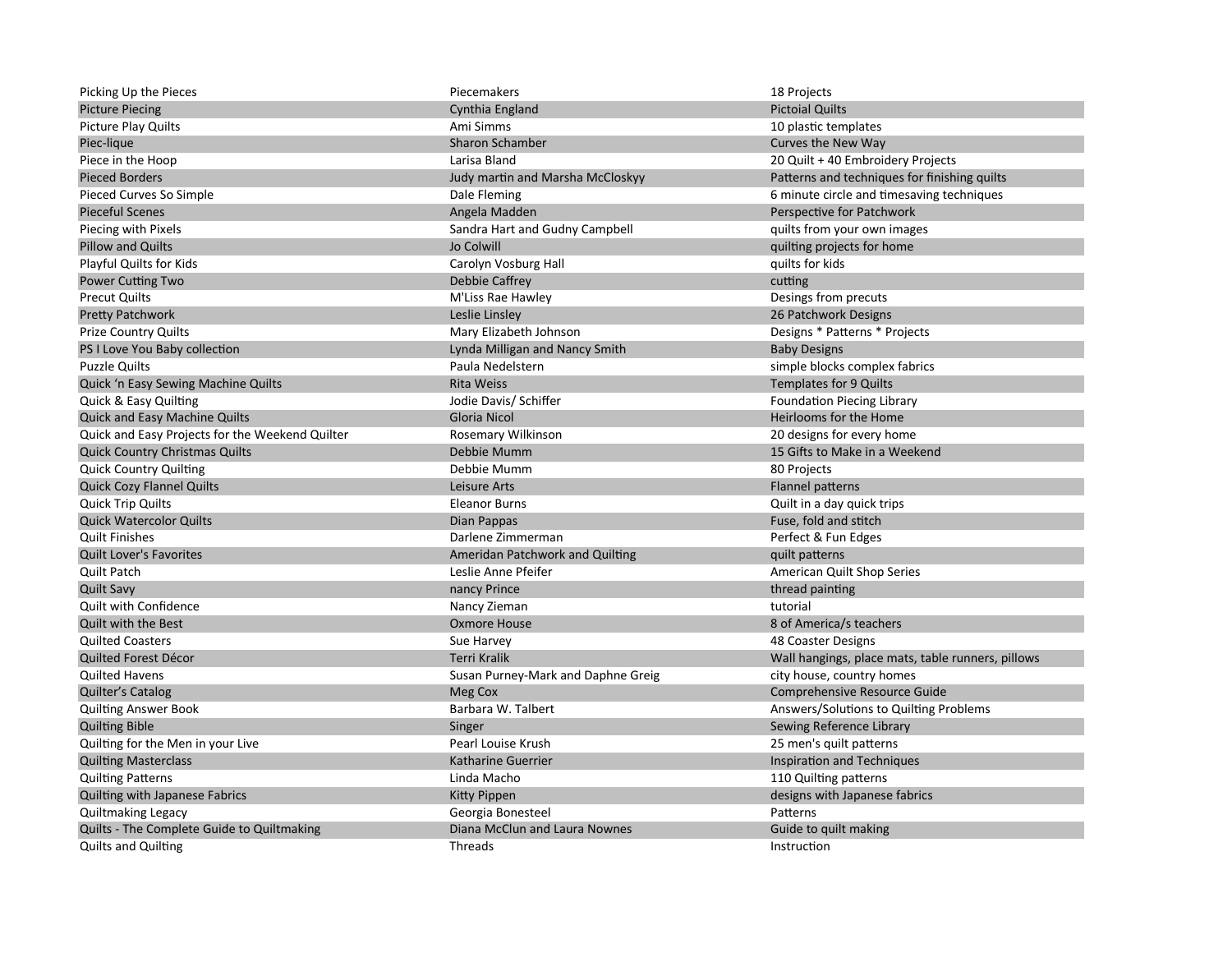| Quilts in the Tradition of Frank Lloyd Wright  | Jackie Robinson                       | Frank Lloyd Wright design                  |
|------------------------------------------------|---------------------------------------|--------------------------------------------|
| Quilts of Love and Valor                       | Becky A. Wright                       |                                            |
| Quilts of Valor: A 50 State Salute             | Holte/Harte/Rehbein/Reich             |                                            |
| Quilts, Quilts, and More Quilts                | Diana McClun and Laura Nownes         | Patterns                                   |
| Qullt it with Love                             | Mary Balagna and Carol Babbit         | <b>Project Linus Story</b>                 |
| Quited Pannels and Black and White             | Kay Capps Cross                       | using fabric panels and large prints       |
| Rag Quilting For Beginners                     | <b>Felicity Walker</b>                |                                            |
| Road to Rainbows                               | Miranda Innes                         | Traditional quilting from around the world |
| Rose of Sharon                                 | <b>American Quilters Society</b>      | new quilts from old favorites              |
| Rotary Roundup                                 | Judy Hopkins and Nancy Martin         | forty fast and fabulous quilts             |
| Save the Scraps                                | Gayle Bong                            | quilts from small bits                     |
| Say It with Quilts                             | Diana McClun and Laura Nownes         | quilt patterns                             |
| <b>Scrappy Firework Quilts</b>                 | Edyta Sitar                           | strips scraps and triangles                |
| Sets and Sashings                              | <b>Phyllis Millers</b>                | sets and sashings                          |
| Sew Quick Scrap Quitls                         | Leisure Arts                          | scrap quilts                               |
| Sewing Answer Book                             | Barbara W. Talbert                    | Answers/Solutions to Sewing Problems       |
| Simple Quilts For the Modern Home              | <b>Stephanie Soebbing</b>             |                                            |
| Skydyes                                        | Mickey Lawler                         | guide to fabric painting                   |
| <b>Small Quilts</b>                            | Vanessa-Ann                           | 31 Patterns                                |
| <b>Small Quilts and Such</b>                   | Martha Pullen                         | 20 projects                                |
| <b>Snippet Sensations</b>                      | <b>Cindy Walter</b>                   | fast, fusible fabric art                   |
| <b>Snippet Sensations</b>                      | Cin                                   |                                            |
| Soft-Edge Piecing                              | Jinny Beyer                           | Applique and patchwork                     |
| Spotlight on Neutrals                          | Pat Wys                               | quilts for any décor                       |
| <b>Stack the Deck</b>                          | Karla Anexander                       | updated patterns for stack the deck        |
| <b>Star Quilting</b>                           | Alex Anderson                         | 6 projects for first time quilter          |
| Stars, Stripes and Stitches                    | Ksi Skelly and jodi Barrows           | square in a square                         |
| <b>Strat Various Quilts</b>                    | Barbara Persing and Mary Hoover       | 9 quilts from fat quarters                 |
| <b>String Fling</b>                            | <b>Bonnie Hunter</b>                  | Srappy, Happy and Loving It                |
| <b>String Quilt Style</b>                      | Mary M. Hogan                         |                                            |
| <b>Strip Easy</b>                              | <b>Christiane Meunier</b>             | 9 quilt patterns                           |
| <b>Strip Smart Quilts</b>                      | Kathy Brown                           | 16 designs from oe technique               |
| <b>Strips and Strings</b>                      | Eveyon Sloppy                         | 16 sparkling quilts -                      |
| Strips'n Curves                                | Louisa Smith                          | A new twist ons trips and curves           |
| Symmetry A Design System for Quiltmakers       | <b>Ruth McDowell</b>                  | design system for quilters                 |
| <b>Table Toppers</b>                           | Jean and Valori Wells                 | 27 projects for stylish living             |
| Take 5                                         | Kathy Bown                            | <b>Quilts from Five Fabrics</b>            |
| Take-Away Applique                             | <b>Suzanne Marshall</b>               | Appliqueing                                |
| <b>Teach Yourself Machine Piecing/Quilting</b> | Debra Wagner                          | <b>Basic Quilting</b>                      |
| <b>Teens and Tweens</b>                        | Anita Shackelford and Jennifer Perdue | Quilting fun with family and friends       |
| The Art of Classic Quiltmaking                 | Harriet Hargrave and Sharyn Craig     | classic quiltmaking                        |
| The Complete Book of Machine Quilting          | Robbie and Tony Fanning               | Machine quilting                           |
| The Crazy Quilt Handbook                       | <b>Judith Montano</b>                 | crazy quilts                               |
| The Creative Woman                             | Debbie Mumm                           | Quilt, craft and decorating projects       |
| The Quilters Color Scheme Bible                | Celia Eddy                            |                                            |